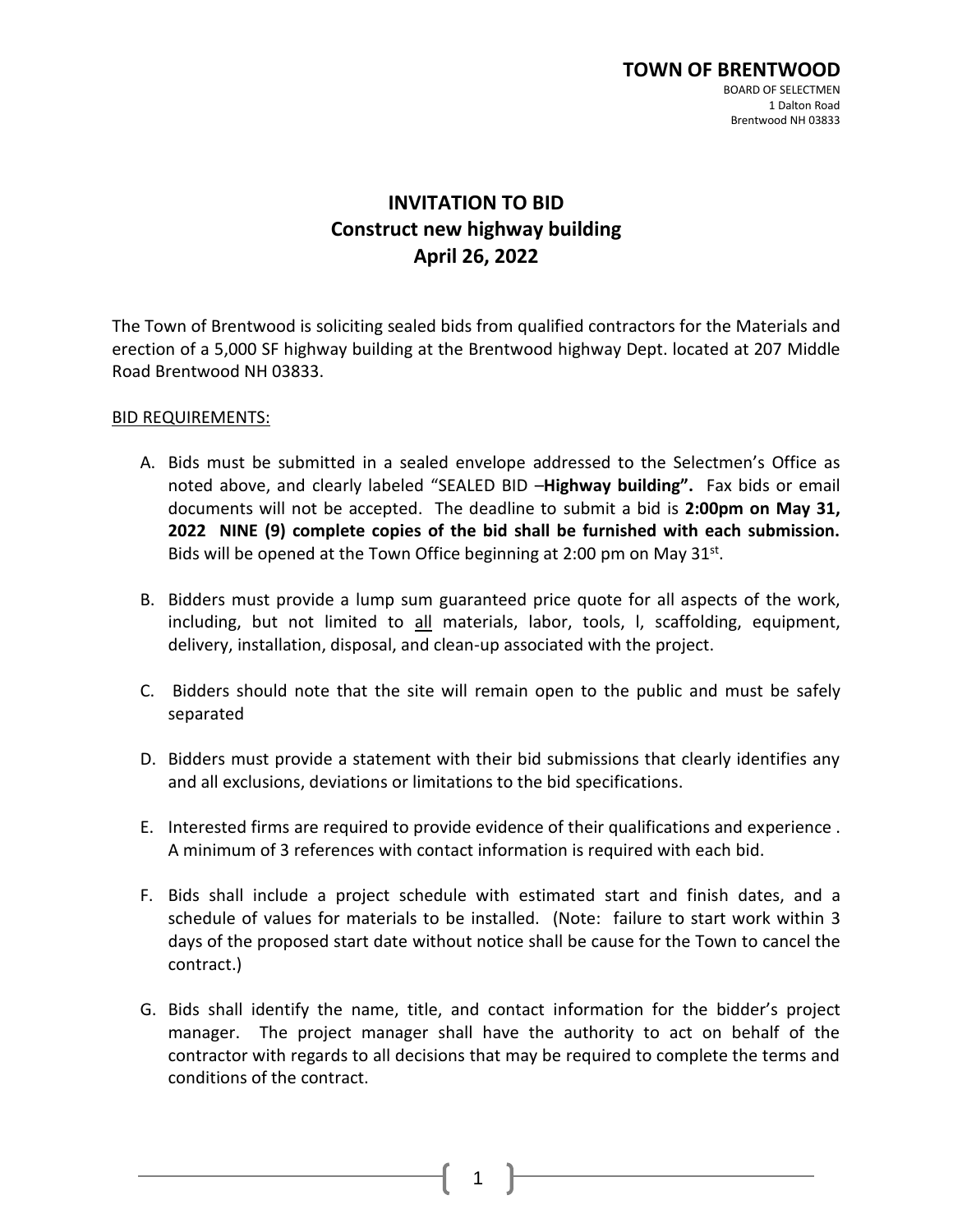H. Bidders may include any additional information pertaining to their qualifications, certifications, experience, team members, subcontractors, or other documentation that they deem useful for the Town to consider in response to this bid invitation.

#### GENERAL INFORMATION:

- a) Each bidder is expected to examine the work site carefully before submitting a bid. The submission of a bid shall be deemed to be conclusive evidence that a bidder has investigated and is satisfied with the conditions to be encountered in performing the work required. Bidders must satisfy for themselves as to the quantities of materials that will be necessary to remove and replace based upon inspection and measurement of the existing building and the specifications herein. No allowances will be made for loss of anticipated profits or unanticipated expenses due to any errors or inaccuracies in the estimated quantities or project expenses incurred by the contractor.
- b) Each bidder is expected to be thoroughly familiar and comply with the state codes including, but not limited to worker safety, municipal contracts, and building codes.
- c) The successful bidder will be required to comply with all terms and conditions as set forth in this Invitation to Bid, (except as may be specifically exempted by the Town in writing), and to execute a written contract using the agreement form as included herein. Failure to execute a contract within 7 days of written notification shall be cause for cancellation of the bid acceptance and award.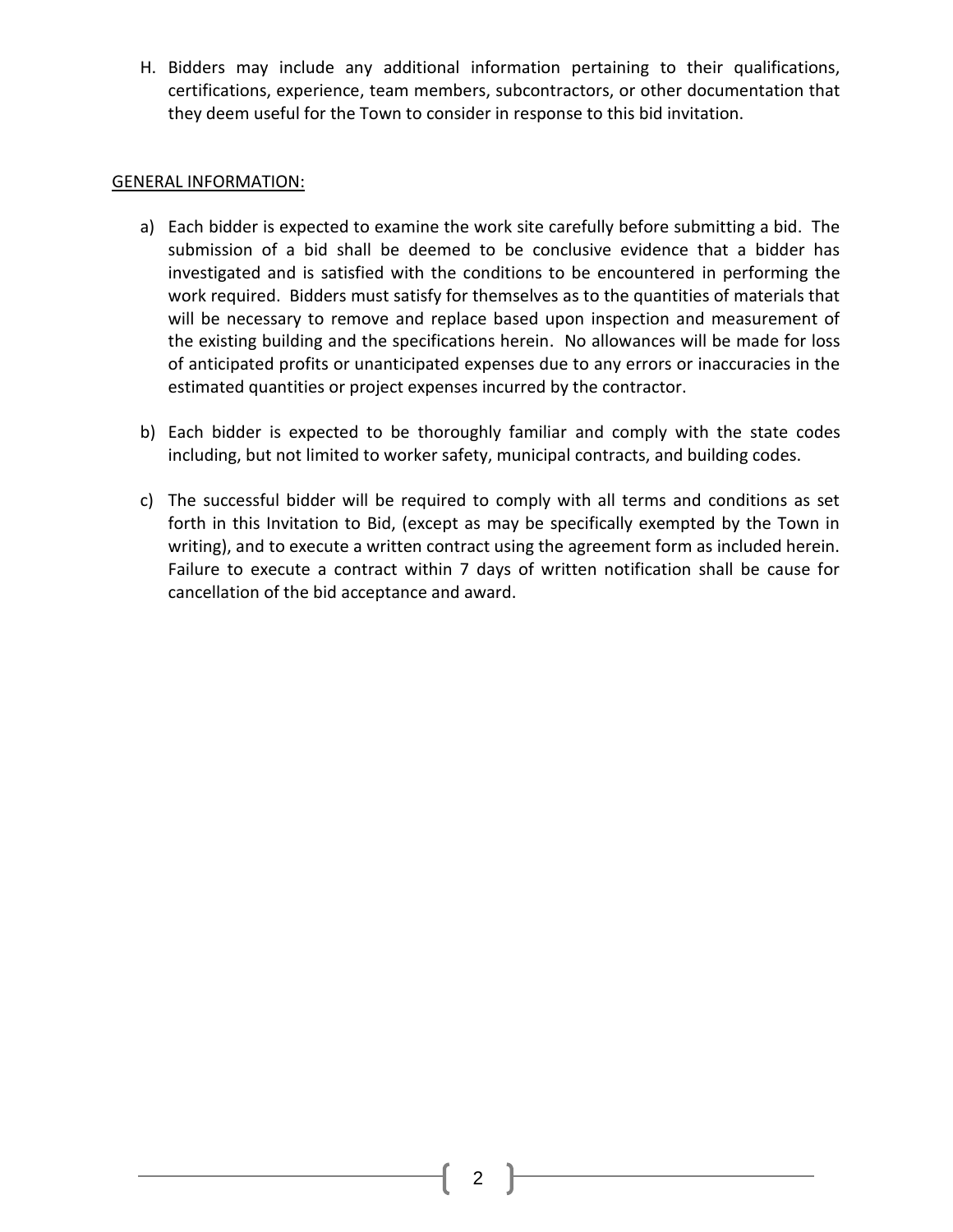- d) **The project completion date is Oct. 30, 2022.** Failure to complete the project on time will result in liquidated damages being assessed against the vendor in the amount of one-half of one percent (0.5%) of the total project costs for every day or portion thereof, unless the contract is extended by mutual written agreement of the parties.
- e) Bidders shall assume all costs and expenses associated with the preparation and submission of a bid.
- f) The Town of Brentwood reserves the right to accept or reject any bids and to waive any minor bid defects bid as may be in the Town's best interest, and to request additional information from any bidder prior to issuing a notice of award or soliciting new bids.
- g) The Project Manager for the Town shall mean the Code Enforcement Officer, and/or Owner's authorized representative
- h) The following factors will be considered as the basis for award of the Bid, to be determined solely by the Town:
	- (a) Price
	- (b) Compliance with Bid Requirements
	- (c) Exclusions and Limitations
	- (d) References and Qualifications
- i) RSA 447:16 requires a contractor to post sufficient security, by bond or otherwise, for all repairs to public buildings in excess of \$35,000. Therefore, the Town shall withhold all payments due to the contractor, as security collateral, pending submission of a release by all suppliers and subcontractors used in carrying out the requirements of the project. In lieu thereof, the contractor may provide the Town with a bond in the amount of 100% of the project cost provided the bond instrument and issuing agent is acceptable to the Town.
- j) The Town shall provide the contractor with access to electrical power, and local permits (if applicable) at no charge. The Contractor shall be responsible for all labor and materials necessary to utilize these utilities.
- k) Payment by the Town may allow payment of materials purchased and secured. Full payment to be made upon completed installation and acceptance by the Town, net 30 days after invoice. Project completion shall be defined as all materials being completely and permanently installed in accordance with the contract documents, including completion of a punch list, and the site being broom-clean.
- l) The contractor shall use every precaution to prevent injury or damage to Town property and private property in the vicinity of the project area. The contractor shall be responsible for all damage and injury to persons and/or property during the execution of the work resulting from any act, omission, neglect, and/or misconduct in the manner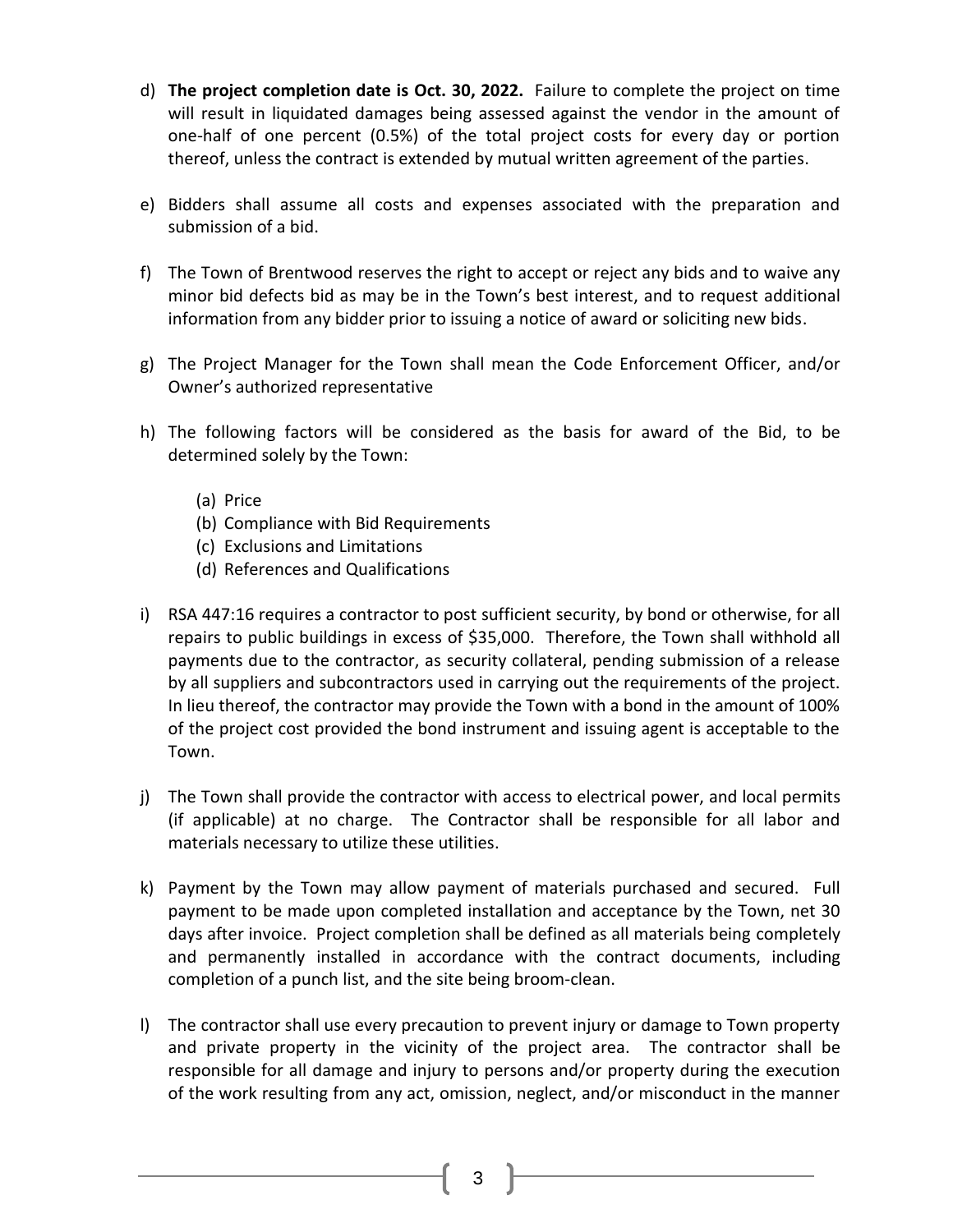or method of performing the work, to include the acts of any subcontractors and work done as part of any warranty service. The contractor shall indemnify, defend, and hold harmless the Town of Brentwood, its agents and assigns from any liability, damage, claims, penalties, and/or regulatory agency fines that may arise from the project and warranty work. The contractor shall promptly restore to the satisfaction of the Town, at the contractor's expense, any property that may be damaged during the execution of the work, including warranty work.

- m) The contractor shall provide, erect, and maintain all necessary scaffolding, barricades, and other safety devices for the protection of the work, workers, and safety of the public, with the understanding that the Highway Dept. will be open for business at all times during the project. All work shall be cleaned-up on a daily basis, or more frequently, if necessary, to prevent accidents to the greatest extent practical. Special care will be taken to ensure that Highway vehicles are not prone to tire punctures from nails or other sharp objects .
- n) The following amounts and types of insurance coverage will be required to be in place for the contractor and all subcontractors, with proof to be furnished prior to the execution of the project agreement. The Town of Brentwood shall be named as additional insured/certificate holder for each policy.
	- Comprehensive Liability \$1,000,000.00
	- Worker's Compensation per NH law
- o) Any changes to the work that result in a cost increase/decrease shall be set forth in a written change order approved by the Town and the contractor prior to being implemented.
- p) Questions about these bid specifications may be submitted in writing to the Town's Building inspector. The Town reserves the right to share written correspondence with all interested bidders and to issue addendums to these specifications as may be necessary.
- q) The contractor will be responsible for all costs incurred by the Town, including legal and inspection fees, in the event that the contractor fails to perform the work in accordance with these project specifications. The Town reserves the right to use monies that may otherwise be due to the contractor, if necessary, to complete the work and/or repair defective work and/or pay any valid claims for damages or unpaid liens arising from the project.
- r) The contractor will submit product samples and warranty information (including claims information) for all materials to be installed to the Town's Project Manager for review and approval prior to installation.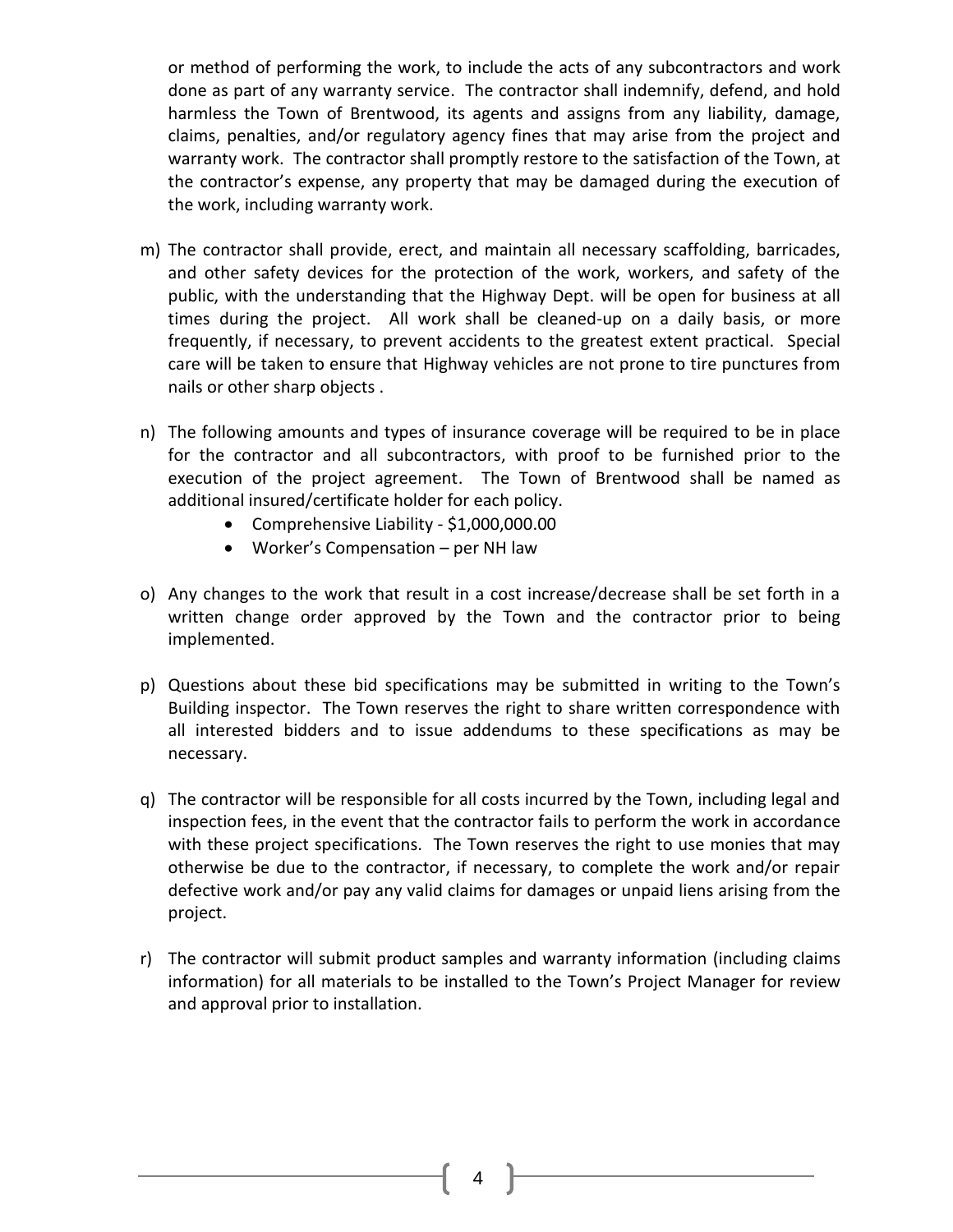## PROJECT SPECIFICATIONS:

## SCOPE OF WORK TO BE BASED ON DESIGN/PLAN HIGHWAY 50X100 OFFICE STORAGE 2022 PLAN MAY BE VIEWED AND 11X17 COPIES OBTAINED AT TOWN HALL 1 DALTON RD

- 1. All work to be performed under this contract shall be to the industry standards in a professional workmanlike manner. 4,200 SF of unconditioned space and 800 of conditioned space.
- 2. Site work to include excavation and grade
- 3. Footing and 8", 8' wall per code
	- a. Floor 6" concrete
- 4. Frame-wood 2x6 walls with braced corners and portal openings and
	- a. engineered roof trusses
	- b. (Note A steel Frame structure May Be Quoted)
- 5. Roofing and siding steel on purlins
- 6. Insulation R21 wall R49/Code ceiling (Office area)
- 7. ½ "drywall interior wall and ceiling (Office area)
	- a. 2 Hr. fire barrier between storage and Office
- 8. Electric service 200 amp with receptacles & lighting
	- a. Office to code unconditioned space 2 rows of lighting with 10 quad receptacles
	- b. 1 220 receptacles and ext. GFI
- 9. Waste oil furnace for office area
- 10. Standard bath fixtures/ connection to pump and forced main.
- 11. All products to be furnished as part of these bid specifications shall be new and free from defects. Any warranty issues shall be cured in-place by the contractor to the satisfaction of the Town in a prompt and reasonable manner; otherwise, the Town shall reserve the right to repair and pursue all such costs, including collection expenses against the contractor as may be allowed by law.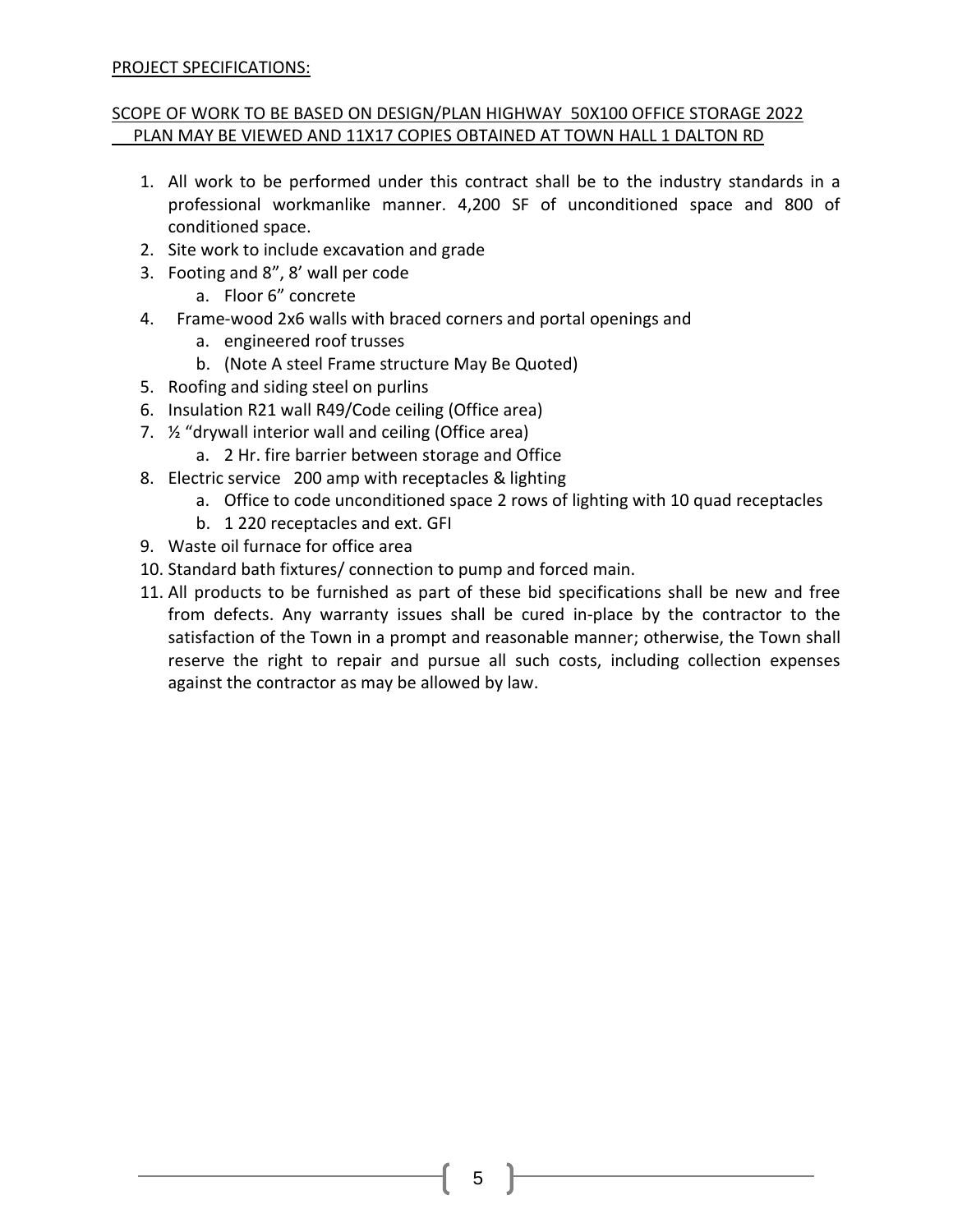# **CONTRACT AGREEMENT Brentwood Town Office Roof Replacement**

THIS AGREEMENT made as of the **day of in the year 2022,** by and between the Town of Brentwood, New Hampshire (hereinafter call the Owner) and (hereinafter called the Contractor), WITNESSETH; that the Owner and Contractor, in consideration of the mutual covenants hereinafter set forth, agree as follows:

**ARTICLE I**- Work - The Contractor shall perform all work as specified or indicated in the Contract Documents for the completion of the Project. The Contractor shall provide, at his expense, all labor, materials, equipment and incidentals as may be necessary for the expeditious and proper execution of the Project.

**ARTICLE II** – Project Manager- shall mean the Code Enforcement Officer, and/or Owner's authorized representative, will act in connection with completion of the Project in accordance with the Contract Documents.

**ARTICLE III** - CONTRACT TIME - The work will commence and finish in accordance with the schedule submitted with the Bid Proposal and accepted by the Owner.

**ARTICLE IV** - CONTRACT PRICE and PAYMENT- Upon final acceptance of the work and settlement of all claims, Owner shall pay the Contractor the Contract Price as shown in the Bid Proposal, subject to additions and deductions and retainage provided for in the Contract Documents.

**ARTICLE V** - RETAINAGE – To ensure the proper performance of this Contract, the Owner shall retain one hundred percent of the Contract Price as specified in the Contract Documents until proof of payment to all subcontractors and vendors is provided and the work is completed to the satisfaction of the Owner. (The Payment for Materials purchased and secured on site may be requested)

**ARTICLE VI** - LIQUIDATED DAMAGES - In event the Contractor fails to successfully complete the work within the specified contract time the Owner shall assess the Contractor liquidated damages as specified in the Contract Documents. Liquidated damages shall be deducted from the Contract Price prior to final payment of the Contractor.

**ARTICLE VII** – CONTRACT DOCUMENTS – The Contract Documents, which comprise the contract between Owner and Contractor, are attached hereto and made a part hereof and consist of the following:

- VII.1 Invitation to Bid
- VII.2 Contractor's Bid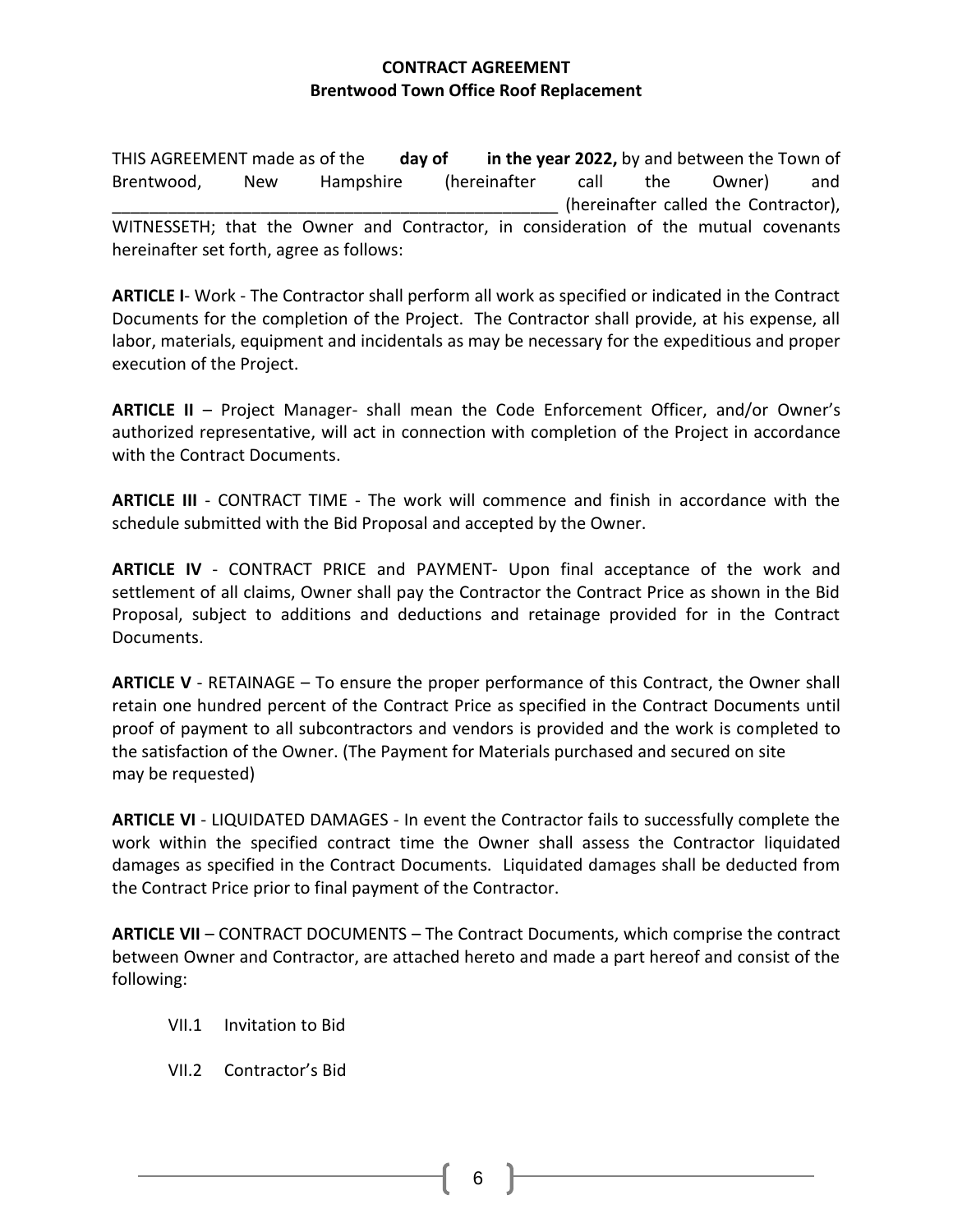- VII.3 Notice of Award
- VII.4 This Agreement
- VII.5 Any change orders duly executed after the effective date of this Agreement.

**ARTICLE VIII** – TERMINATION FOR DEFAULT – Should Contractor at any time refuse, neglect, or otherwise fail to supply a sufficient number or amount of properly skilled workers, materials, or equipment, or fail in any respect to prosecute the work in accordance with the schedule of completion approved by Owner, or fail to perform any of its obligations set forth in the Contract, Owner may, at its election, terminate the employment of Contractor, giving notice to Contractor in writing of such election, and enter on the premises and take possession, for the purpose of completing the work included under this Agreement, of all the materials, tools and appliances belonging to Contractor, and to employ any other persons to finish the work and to provide the materials therefore at the expense of the Contractor.

**ARTICLE IX** – INDEMNIFICATION OF OWNER – Contractor will indemnify Owner against all suits, claims, judgments, awards, loss, cost or expense (including without limitation attorneys' fees) as otherwise set forth in the Contract Documents.

**ARTICLE X** – PERMITS – The Contractor will secure at its own expense, all non-local permits and consents required by law as necessary to perform the work and will give all notices and pay all fees and otherwise comply with all applicable State and Federal laws, ordinances, rules and regulations. The fee for the Town of Brentwood Building permit shall be waived.

**ARTICLE XI** – INSURANCE – The Contractor shall secure and maintain, until acceptance of the work, insurance with limits not less than those specified in the Contract Documents.

#### **ARTICLE XII** – MISCELLANEOUS

- XII.1. Neither Owner nor Contractor shall, without the prior written consent of the other, assign, sublet or delegate, in whole or in part, any of its rights or obligations under any of the Contract Documents; and specifically, not assign any monies due, or to become due, without the prior written consent of Owner.
- XII.2. Owner and Contractor each bind himself, his partners, successors, assigns and legal representatives, to the other party hereto in respect to all covenants, agreements and obligations contained in the Contract Documents.
- XII.3. The Contract Documents constitute the entire Agreement between Owner and Contractor and may only be altered amended or repealed by a duly executed written instrument.
- XII.4. The laws of the State of New Hampshire shall govern this Contract without reference to the conflict of law principles thereof.